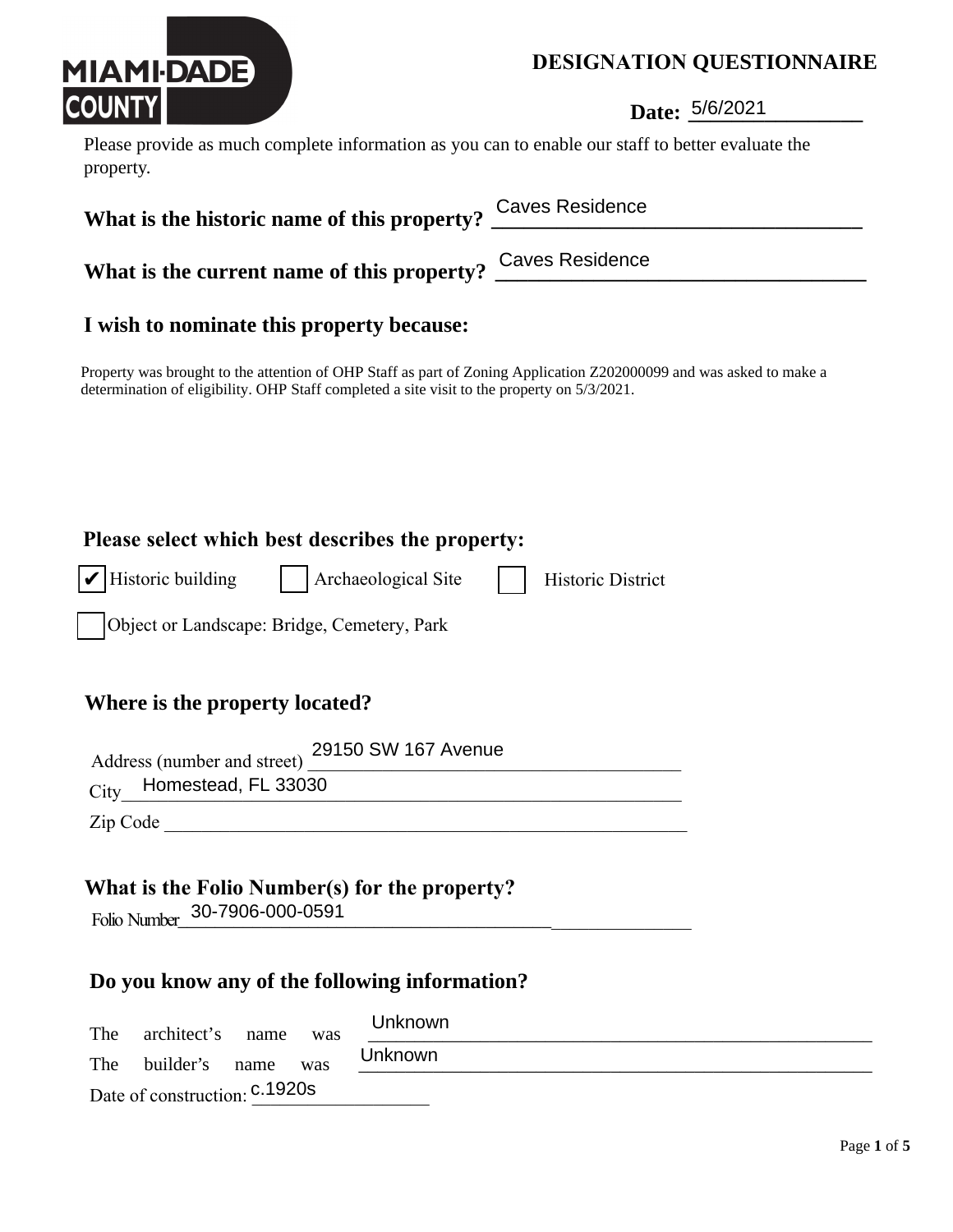**What alterations or additions** were made since the building was built? Please check one or more boxes where applicable.



### **Briefly describe any changes checked above:**

The structure was moved from its original location on Tennessee Road in the 1950s (original location likely Folio 30-7906-000-0520, based on information provided by the real estate broker). Information from the Property Appraiser Building Jacket appears to corroborate this.

## **What do you know about the history of the property?**

Census data indicates the Caves family were in Homestead as early as 1910. The property appears to be associated with Robert Caves and his family who filed a homestead claim on the corner of Avocado Road and Tennessee Road. According to his obituary, Caves was on the City Council of Homestead for 15 years and was a director of the Homestead Bank. He was a farmer and grove operator.

The home was originally located on Tennessee Road and moved to the current site in the 1950s. Based on preliminary research, it appears that the current location is just outside the property originally settled by Robert Caves. Following a 1913 sale of 120 of his 160 acres, Caves retained the portion of his homestead bounded by SW 292 Street on the north, SW 169th Avenue on the west, Tennessee Road (today's SW 167 Avenue) on the east, and Avocado Drive (today's SW 296 Street) on the south. The home was built on this homestead, south and east of the current location, in the 1920s.

Based on photos provided with the Property Appraiser Building Jacket, the building has had little alteration since at least the 1950s, and retains architectural integrity.

### **List Sources of Information** (or attach )

 $S_{\text{ource}}: \text{ Miami } \text{Herald - } 12/5/1909$  Page:  $\frac{5}{5}$ 

| Page: | IJ |  |  |  |  |
|-------|----|--|--|--|--|
|-------|----|--|--|--|--|

 $_{\rm Source:}$  1910 Federal Census; FindaGrave.com (obituary)  $_{\rm Page:}$  \_\_\_\_\_\_\_\_\_\_\_\_

| age. |  |  |  |
|------|--|--|--|
|      |  |  |  |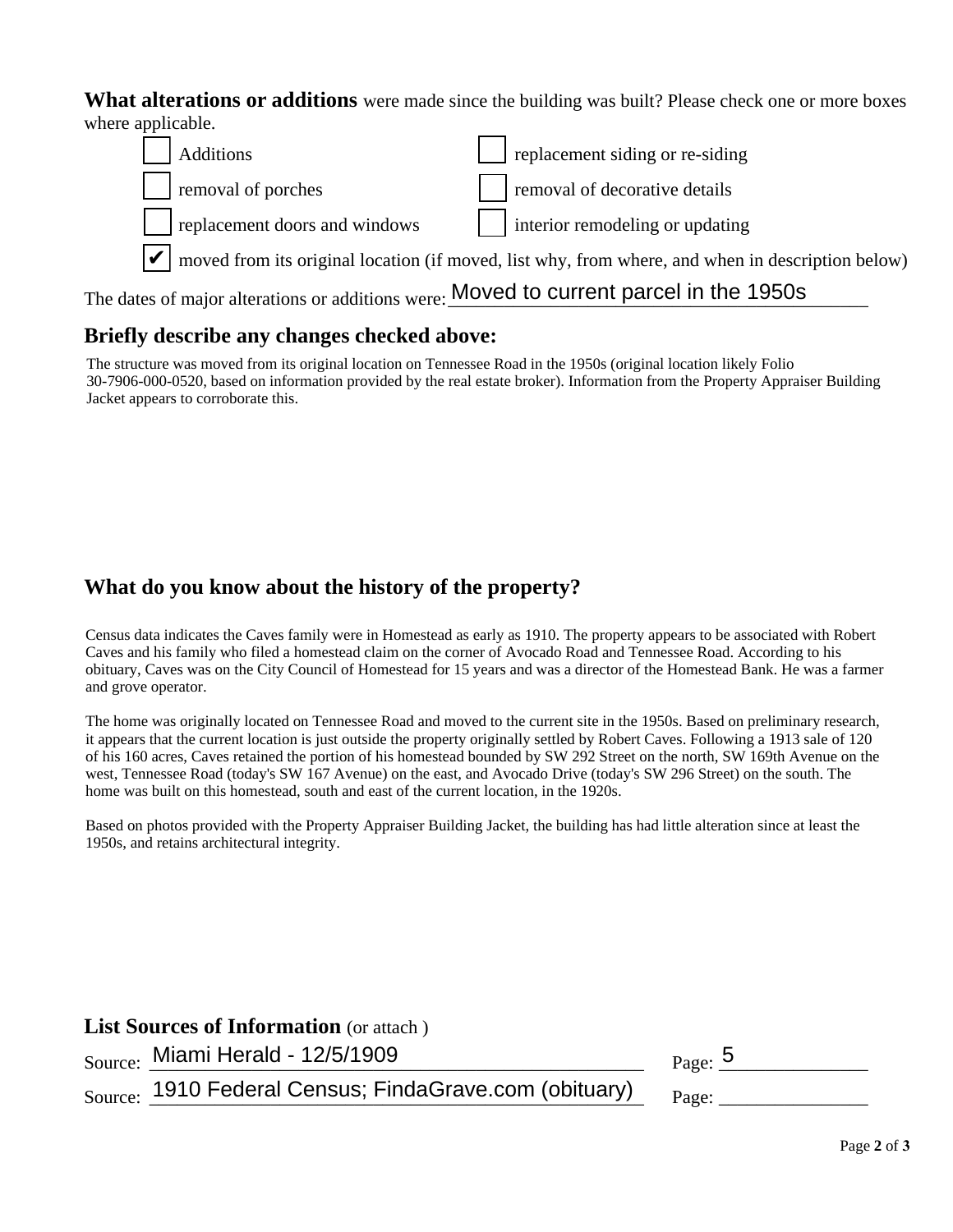### **Person completing questionnaire:**

 $N_{\rm ame}$ :  $\frac{\rm Sarah~Cody}{}$ 

## Address: 111 NW 1st Street-12th Floor, Miami, FL 33128

Zip Code:

Telephone: 305-375-4958

 $_{\rm Email:}$   $_{\rm social:}$   $_{\rm scody}$ @miamidade.gov

**Owner** (if different than above)

# $_{\rm Name:}$  Shirley R Caves LE/REM Charles R Caves/REM Alan C Caves

Address: 29150 SW 167 Avenue

 $_{\rm Zip\ Code:}$   $\frac{33030}{\sqrt{33030}}$ 

Telephone: Representative: 305-789-7462

 $_{\rm Email:}$  Representative: Amanda.Naldjieff@hklaw.com

### **Complete and return this form, along with recent photographs and any additional**

\_\_\_\_\_\_\_\_\_\_\_\_\_\_\_\_\_\_\_\_\_\_\_\_\_\_\_\_\_\_\_\_\_\_\_\_\_\_\_\_\_\_\_\_\_\_\_\_\_\_\_\_\_\_\_\_\_\_\_\_\_\_\_\_\_\_\_\_\_\_\_\_\_\_\_\_\_\_

### **attachments to:**

Office of Historic Preservation 111 NW 1st Street - 12th Floor Miami, FL 33128

### **Or via email to:**

Miami-Dade County Sarah Cody, Historic Preservation Chief Sarah.Cody@miamidade.gov

| <b>OFFICE USE ONLY:</b>                                     | Form completed by OHP Staff in response to inquiry related to<br>Zoning Application Z202000099 |    |                         |
|-------------------------------------------------------------|------------------------------------------------------------------------------------------------|----|-------------------------|
| Assigned to staff member: Sarah Cody                        |                                                                                                |    | 5/6/2021<br>Date:       |
| Initial Determination of Eligibility: $  \mathcal{V}  $ Yes |                                                                                                | No | More Information Needed |
| <b>Explanation of Determination:</b>                        |                                                                                                |    |                         |
| See attached.                                               |                                                                                                |    |                         |

Next steps: Discussion between OHP staff and owner's rep.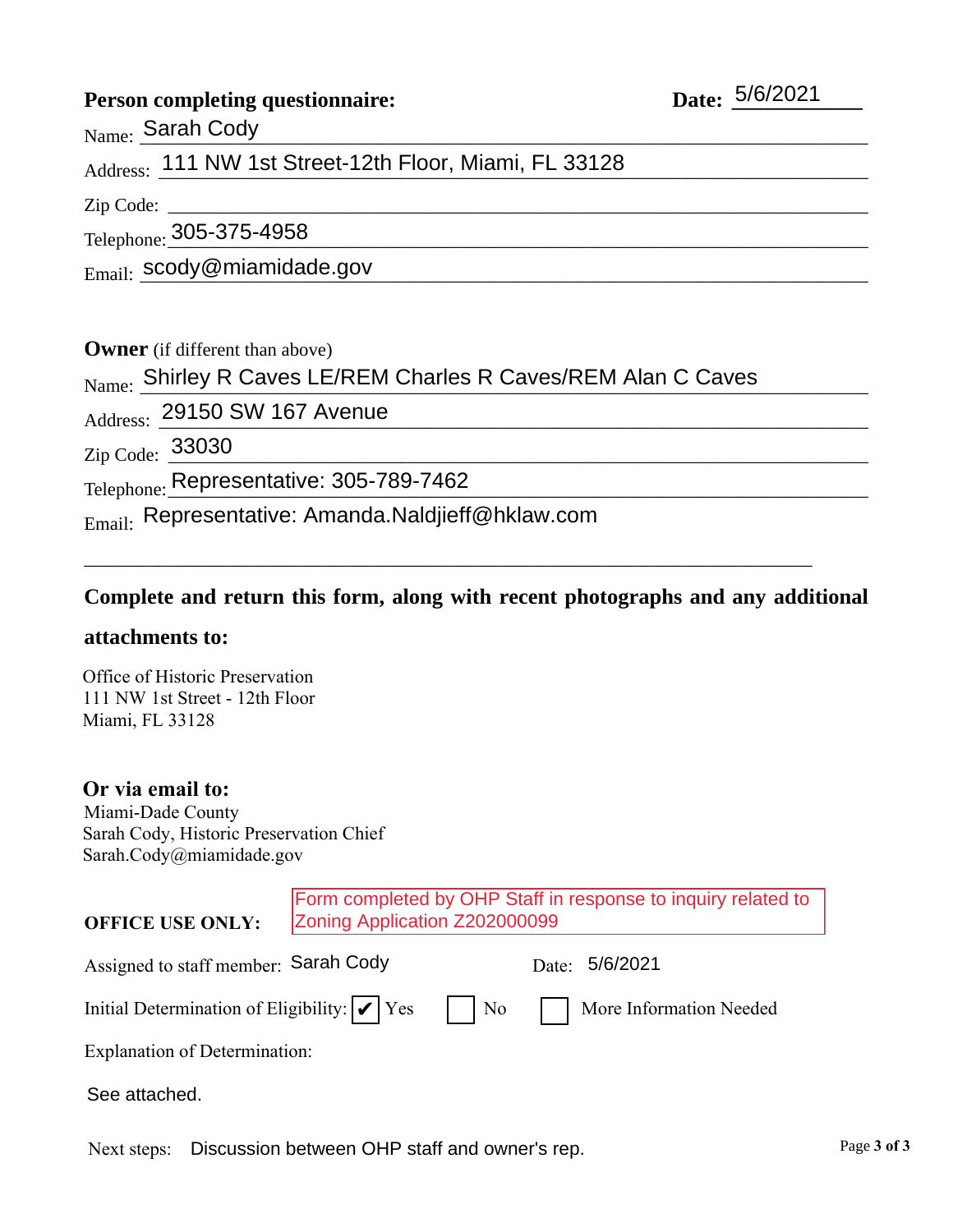MIAMI-DADE **Memorandum** 

| Date:    | May 7, 2021                                                                                           |
|----------|-------------------------------------------------------------------------------------------------------|
| To:      | Hugo Arza, Partner<br>Holland & Knight LLP                                                            |
| From:    | Sarah Cody, Chief, Office of Historic Preservation<br>Department of Regulatory and Economic Resources |
| Subject: | Evaluation for Designation Eligibility - Caves Residence                                              |

OHP was contacted by community members concerned about the preservation of the Caves Residence at 29150 SW 167 Avenue. OHP staff reached out to the owner's legal representative to start a dialogue about the property and its potential eligibility for designation as a Miami-Dade County Historic Site.

Section 16A-10 (1) of the County Code outlines the criteria for historic property designation:

- *Criteria.* The Board shall have the authority to designate areas, places, buildings, structures, landscape features, archaeological and paleontological sites, and other improvements or physical features, as individual sites, districts, or archaeological or paleontological zones that are significant in Miami-Dade County's history, architecture, paleontology, archaeology or culture. Sites, districts, or zones considered for designation shall possess an integrity of location, design, setting, materials, workmanship, or association, and shall:
	- (a) Be associated with distinctive elements of the cultural, social, political, economic, scientific, religious, prehistoric, paleontological, or architectural history that have contributed to the pattern of history in the community, Miami-Dade County, south Florida, the State or the nation; or
	- (b) Be associated with the lives of persons significant in our past; or
	- (c) Embody the distinctive characteristics of a type, period, style or method of construction or work of a master; or possess high artistic value; or represent a distinguishable entity whose components may lack individual distinction; or
	- (d) Have yielded, or are likely to yield information in history or prehistory; or
	- (e) Be listed in the National Register of Historic Places.

Based on initial research, it is my opinion that the Caves Residence (c.1920s) is eligible for designation consideration by the Historic Preservation Board, based on 16A-10(1) (a) and (b). The Caves Residence is a wood-frame vernacular structure representative of the homesteads settled by South Dade pioneers. The architecture and history of the residence is representative of the larger history of the South Dade area and the settlement of significant agricultural operations. This speaks to the cultural, social, and architectural history of Miami-Dade County. It is also connected to locally significant pioneer family, the Caves.

While some alterations or repairs have been carried out to the structure, overall it retains character-defining architectural features and integrity. Photographic documentation obtained from the Property Appraiser indicates that the residence was altered to its general current appearance following its relocation in the 1950s. As originally constructed in the 1920s, the home had a screen porch on the front, which was enclosed in the 1950s. Other alterations appear to include wood siding replacement; alteration of roof detailing, such as the exposed rafter tails; and some fenestration alterations, including enlarging at least two windows and altering a window opening to accommodate a new door. In spite of alterations, the residence continues to reflect the early 20<sup>th</sup> century wood-frame vernacular style that defined the early South Dade homesteads.